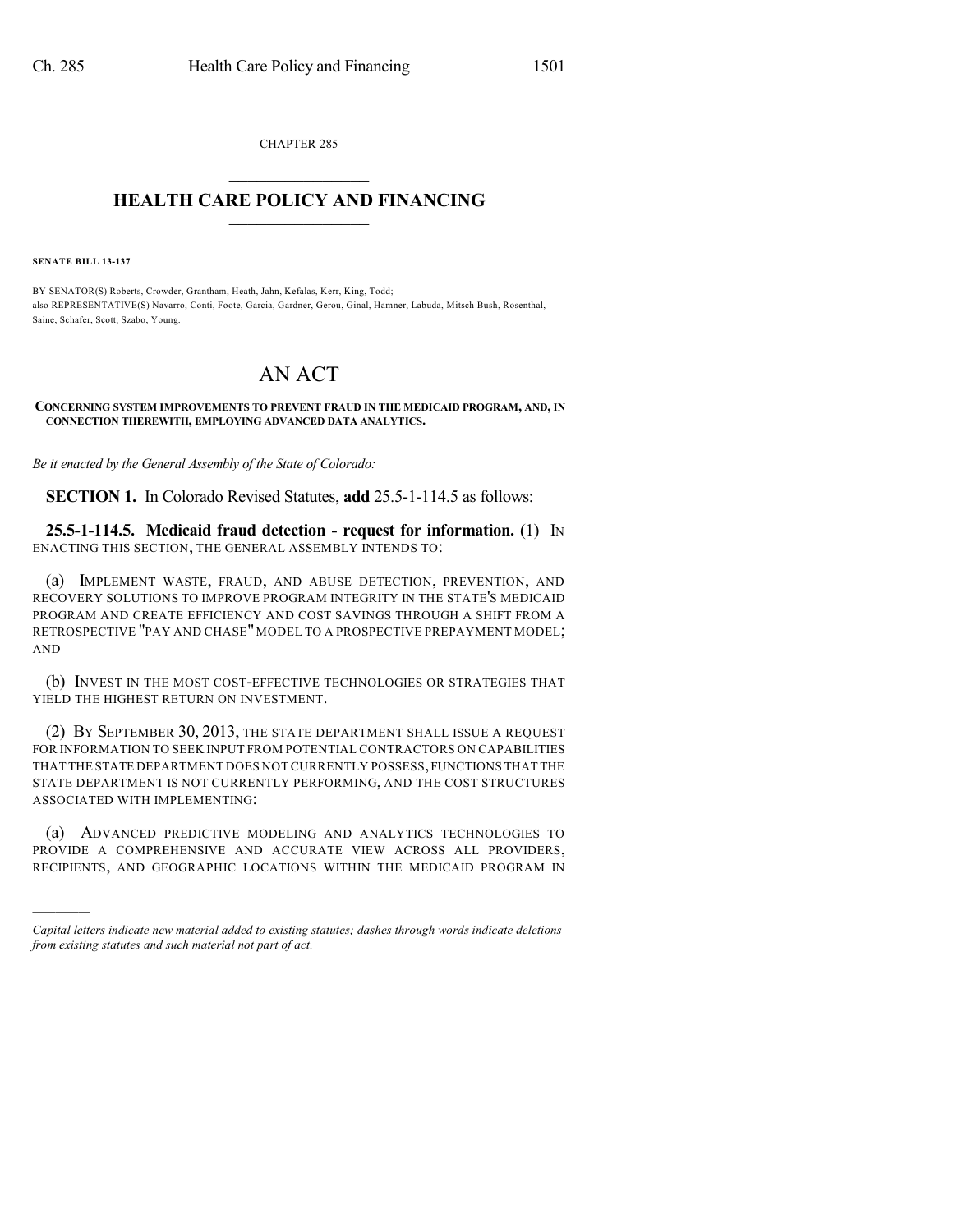ORDER TO:

(I) IDENTIFY AND ANALYZE THOSE BILLING AND UTILIZATION PATTERNS THAT REPRESENT A HIGH RISK OF FRAUDULENT ACTIVITY;

(II) BE EASILY INTEGRATED INTO THE EXISTING MEDICAID PROGRAM CLAIMS OPERATIONS;

(III) UNDERTAKE AND AUTOMATE SUCH ANALYSIS BEFORE PAYMENT IS MADE TO MINIMIZE DISRUPTIONS TO STATE DEPARTMENT OPERATIONS AND SPEED CLAIM RESOLUTION;

(IV) PRIORITIZE THE IDENTIFIED TRANSACTIONS FOR ADDITIONALREVIEW BEFORE PAYMENT IS MADE BASED UPON THE LIKELIHOOD OF POTENTIAL WASTE, FRAUD, OR ABUSE;

(V) OBTAIN OUTCOME INFORMATION FROM ADJUDICATED CLAIMS TO ALLOW FOR REFINEMENT AND ENHANCEMENT OF THE PREDICTIVE ANALYTICS TECHNOLOGIES BASED ON HISTORICAL DATA AND ALGORITHMS WITH THE SYSTEM; AND

(VI) PREVENT THE PAYMENT OF CLAIMS FOR REIMBURSEMENT THAT HAVE BEEN IDENTIFIED AS POTENTIALLY WASTEFUL, FRAUDULENT, OR ABUSIVE UNTIL THE CLAIMS HAVE BEEN AUTOMATICALLY VERIFIED AS VALID;

(b) PROVIDER AND RECIPIENT DATA VERIFICATION AND SCREENING TECHNOLOGY SOLUTIONS, WHICH MAY USE PUBLICLY AVAILABLE RECORDS, FOR THE PURPOSES OF AUTOMATING REVIEWS AND IDENTIFYING AND PREVENTING INAPPROPRIATE PAYMENTS BY:

(I) IDENTIFYING ASSOCIATIONS BETWEEN PROVIDERS, PRACTITIONERS, AND BENEFICIARIES THAT INDICATE RINGS OF COLLUSIVE FRAUDULENT ACTIVITY; AND

(II) DISCOVERING RECIPIENT ATTRIBUTES THAT INDICATE IMPROPER ELIGIBILITY, INCLUDING BUT NOT LIMITED TO DEATH, OUT-OF-STATE RESIDENCY,INAPPROPRIATE ASSET OWNERSHIP, OR INCARCERATION; AND

(c) FRAUD INVESTIGATION SERVICES THAT COMBINE RETROSPECTIVE CLAIMS ANALYSIS AND PROSPECTIVE WASTE, FRAUD, OR ABUSE DETECTION TECHNIQUES. THESE SERVICES MUST INCLUDE ANALYSIS OF HISTORICAL CLAIMS DATA, MEDICAL RECORDS,SUSPECT PROVIDER DATABASES,AND HIGH-RISK IDENTIFICATION LISTS,AS WELL AS DIRECT RECIPIENT AND PROVIDER INTERVIEWS.EMPHASIS MUST BE PLACED ON THE STATE DEPARTMENT PROVIDING EDUCATION TO PROVIDERS AND ALLOWING THEM THE OPPORTUNITY TO REVIEW AND CORRECT ANY PROBLEMS IDENTIFIED PRIOR TO ADMINISTRATIVE PROCEEDINGS.

(3) IN ADDITION TO THE INFORMATION PROVIDED PURSUANT TO SUBSECTION (2) OF THIS SECTION, A POTENTIAL CONTRACTOR RESPONDING TO THE REQUEST FOR INFORMATION SHALL INCLUDE INFORMATION CONCERNING:

(a) THE EXTENT TO WHICH THE POTENTIAL CONTRACTOR WILL SEEK CLINICAL AND TECHNICAL EXPERTISE FROM COLORADO PROVIDERS CONCERNING THE DESIGN AND